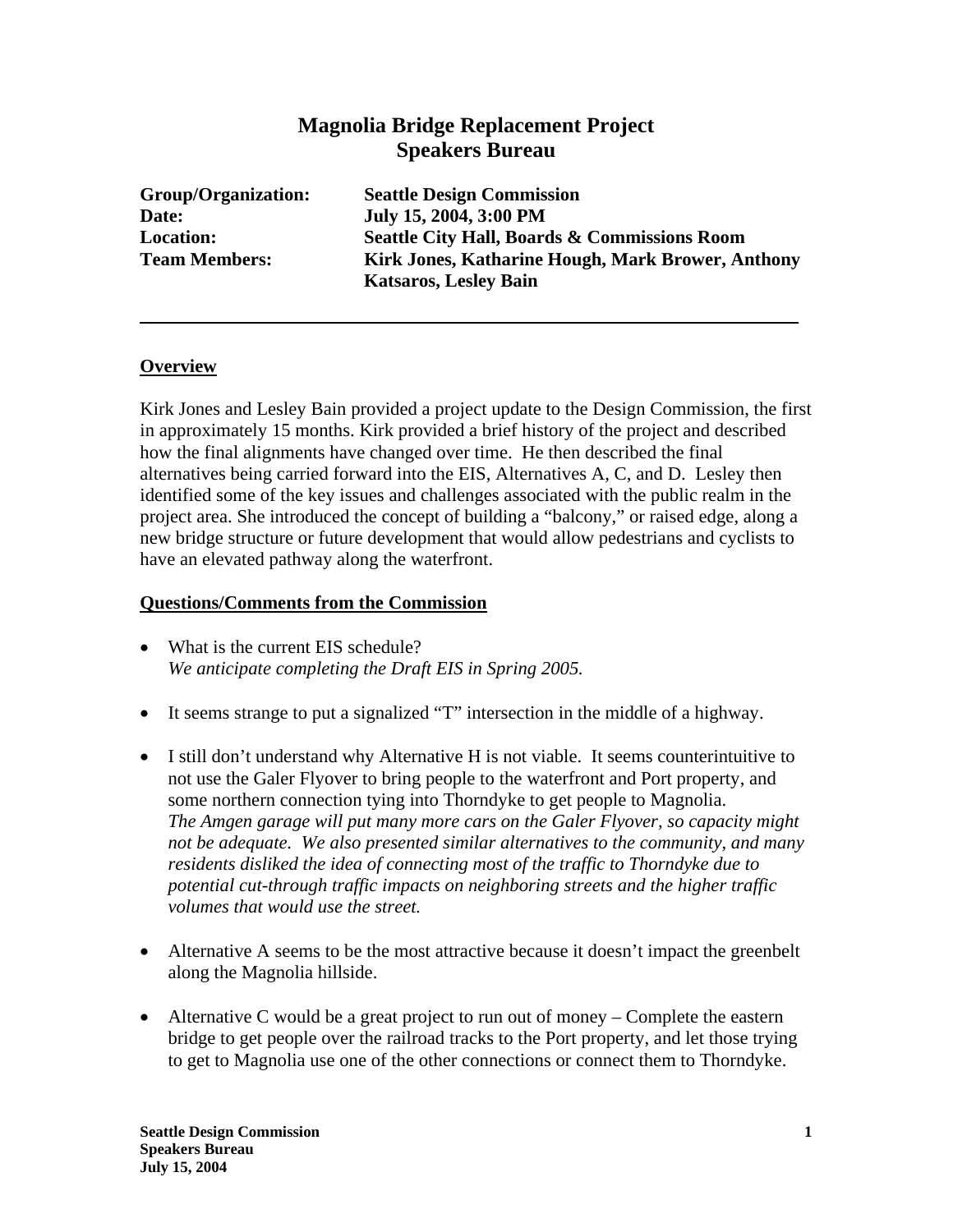- It seems that there's a problem of perception among Magnolian residents they want to live on an "island" of sorts, but also have great connections. They can't have their cake and eat it, too.
- I'm really struggling with the idea of building another viaduct-like roadway. Why would we advocate building a structure that violates our own city policies?
- The alternative you pick shouldn't wiggle. The city needs to build a clean, elegant, straight shot. Alternative A seems to be the best, with a simple, clean design.
- The ramp proposed under Alternative C would significantly change the serene pedestrian/bike path along the bluff by introducing a huge structure. Also, landslides would be a serious threat.
- The structure should be clean and simple conceptually maybe like a building with a road on top.
- The final alternative has to keep closer to the surface if it wants to be beneficial and flexible in the long term. Once you elevate the structure, no future roads can easily connect. The City needs to have some backbone and say sorry to Magnolia residents.
- Alternative C is the worst of both worlds, building two structures and calling for a non-elegant line.
- What about connecting to Thorndike to the north? *Again, residents were worried about cut-through traffic.*
- Drivers will learn the first time they try to cut through the street grid that it is slower than taking Thorndyke.
- The expense of this structure seems inordinate for the number of people it will serve, as compared to other crucial transportation projects in the city. It doesn't seem to be realistic, based on accessibility or infrastructure.
- Thorndyke is so underutilized! It has a great deal of promise.
- How is the public being involved? *We've had three open houses, a variety of individual and small group meetings, and sent out two newsletters. We'll send out a third newsletter in late summer or early fall, and have a fourth open house in late September or early October.*
- Where are you in terms of acquiring funding? *We've secured \$9M in federal funds, and hope to get our design to the point where we can aggressively pursue funding in the next couple of years.*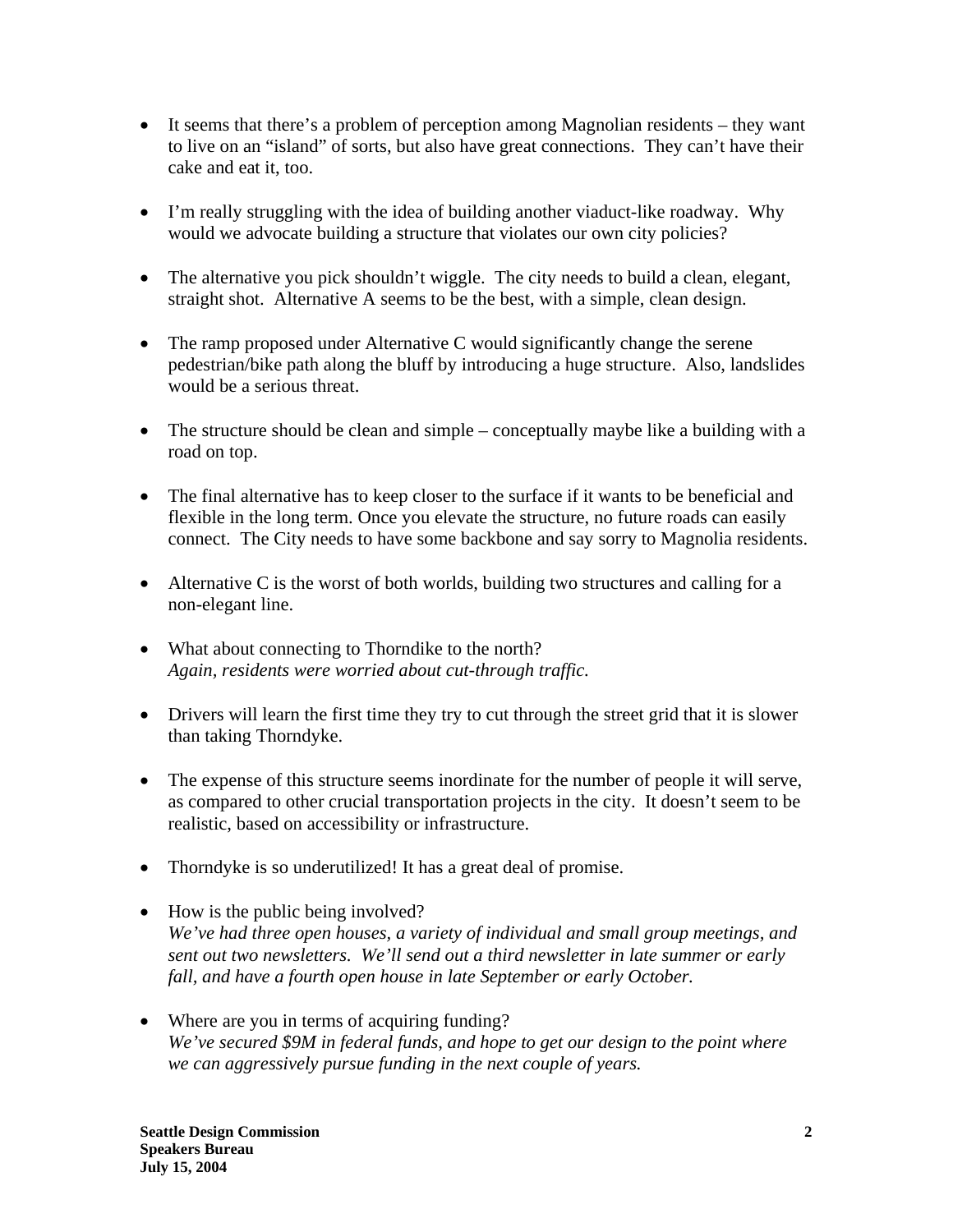- So what does the Commission need to do today? Either accept an elevated structure or suggest that existing routes be used? Changing traffic patterns in the project area doesn't seem to be a horrible trade-off.
- The dollar figures for major transportation projects in Seattle are astounding. What dollar figures are you attaching to these alternatives, and will that information be a part of the DEIS? *Yes. We're estimating a cost of \$90-\$100M for Alternatives A and D, with an*

*additional cost of approximately \$30M for right-of-way acquisition. Alternative C will likely be similar, though the right-of-way costs could be higher.*

- What about building a huge retaining wall along the hillside? *Federal 4(f) regulations won't allow us to do that. Much of the greenbelt is park property, and 4(f) says that if another reasonable alternative exists, we can't impact the park property. Because other reasonable alternatives do exist, a retaining wall wouldn't be allowed.*
- How does this project rank in terms of city priorities? What is the likelihood that you'll be able to complete it? *We recognize compared to other major city projects that this project is down there, but if we have the design ready to go, the city can start to pursue grant money.*
- I vote for Alternative A.
- Do you have to be far enough along in the EIS process to secure federal emergency funding if another seismic event makes the bridge unusable? *No, that's not a requirement.*
- If you choose A, use the ramps and not the "T" intersection to make the design cleaner and less obtrusive.
- If you choose A, will the existing bridge be out of commission for the entire construction period? *No, Alternative A will be slightly south of the existing bridge, so we'd only need to shut down the bridge when we connected the new structure at both ends.*
- You should maximize the amount of surface road you use.
- Our recommendations on this project as you move forward are the following:
	- o We are concerned that you are replacing a viaduct with a viaduct due to the likely physical and visual impacts.
	- o We are convinced that the maximum use of surface routing, including the use of Thorndyke, would be a preferred solution.
	- o We recommend a direct, simple design with the least visual impact on the water's edge.